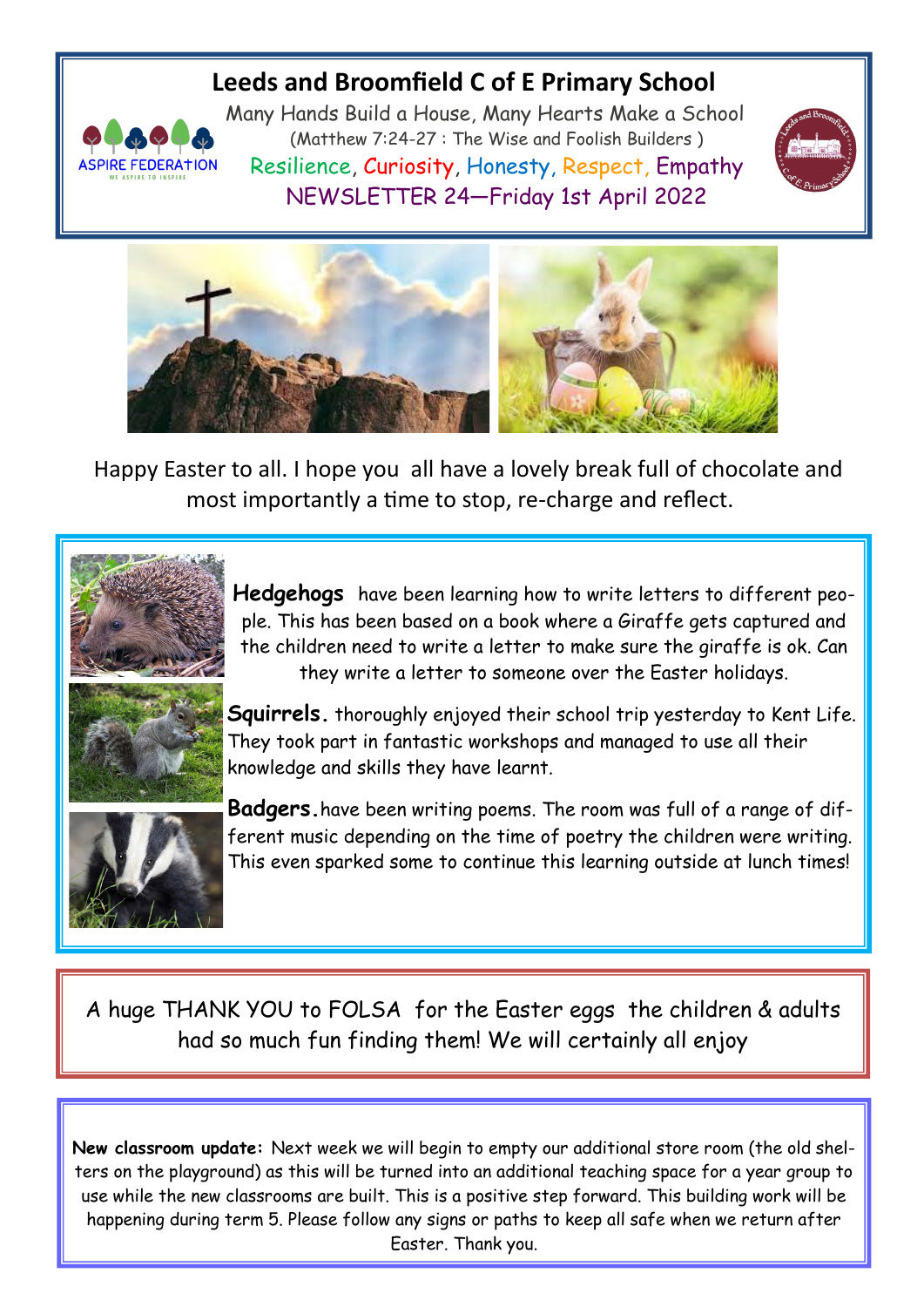## **PROUD awards**

After speaking to pupils and staff we wanted to build children's self esteem and confidence in themselves. Each pupil needs to work to get a badge for each letter of the word PROUD.

- P Pleasure in work
- R Respect in work
- O Organised in work
- U Unique in work
- D Distinction

**imagine Relieve AChieVe** 

Each class has a different colour badge to collect. The children can put these on their bags or on their school jumpers.

**This week's PROUD winners are: Amos, Caleb, Noah, Isaac, Bertie,Layla and Ben M A very well done!** 

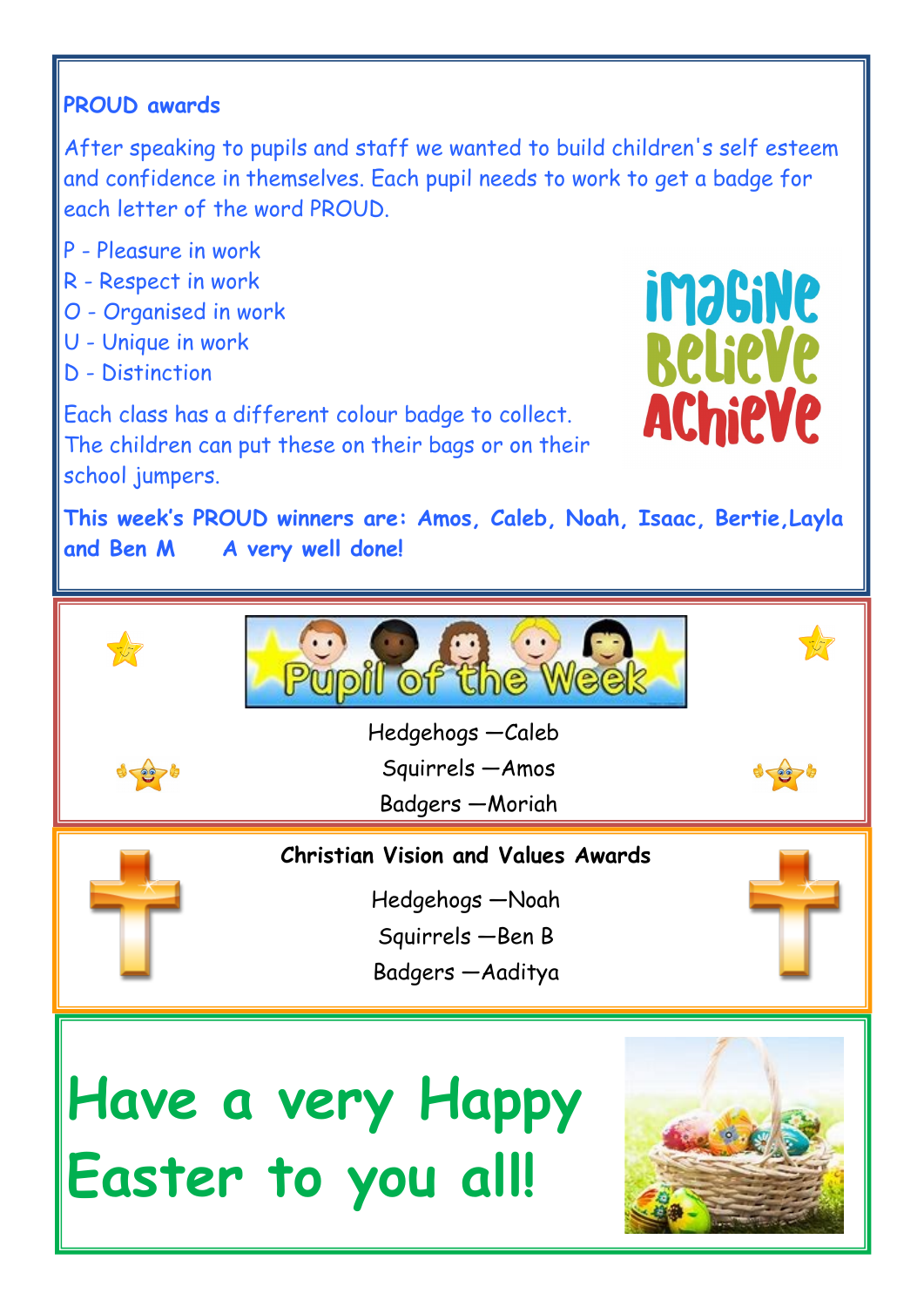

Online Safety - Please continue to talk to your children about the games and apps they are using online. Google have five fundamentals of their internet code to be an Internet Legend. See below for one of them. Many children have been talking about squid games and duggy wuggy. There are videos on YouTube. These are not nice games and I would block them if they appear on your children's phones or tablets. Please keep that open conversation with your children

[https://beinternetawesome.withgoogle.com/en\\_uk/](https://beinternetawesome.withgoogle.com/en_uk/)

## BE INTERNET BRAVE **When in Doubt, Talk It Out**

One lesson that applies to any and all encounters of the digital kind: When kids come across something questionable, they should feel comfortable talking to a trusted adult. Adults can support this behavior by fostering open communication at home and in the classroom.

## **Encourage Internet Brave Behavior**

 $\bullet$ 

 $\bullet$ 

- Be clear about family or classroom rules and expectations around technology, as well as consequences for inappropriate use.
	- Keep the dialogue going by checking in frequently and encouraging kids to ask questions.
	- Extend the conversation to other trusted adults like teachers, coaches, counselors, friends, and relatives.



We hope that you have been finding our Parent/Carer Wellbeing Newsletter useful. A reminder that if you need any wellbeing advice, guidance or support, please email [wellbeing@aspire-kent.org.uk](mailto:wellbeing@aspire-kent.org.uk)

Many different assessments will be taking place next term. Please can I ask that all children attend school everyday unless they are too poorly to be at school. No school time holidays will be authorised this is the Kent County Council policy.